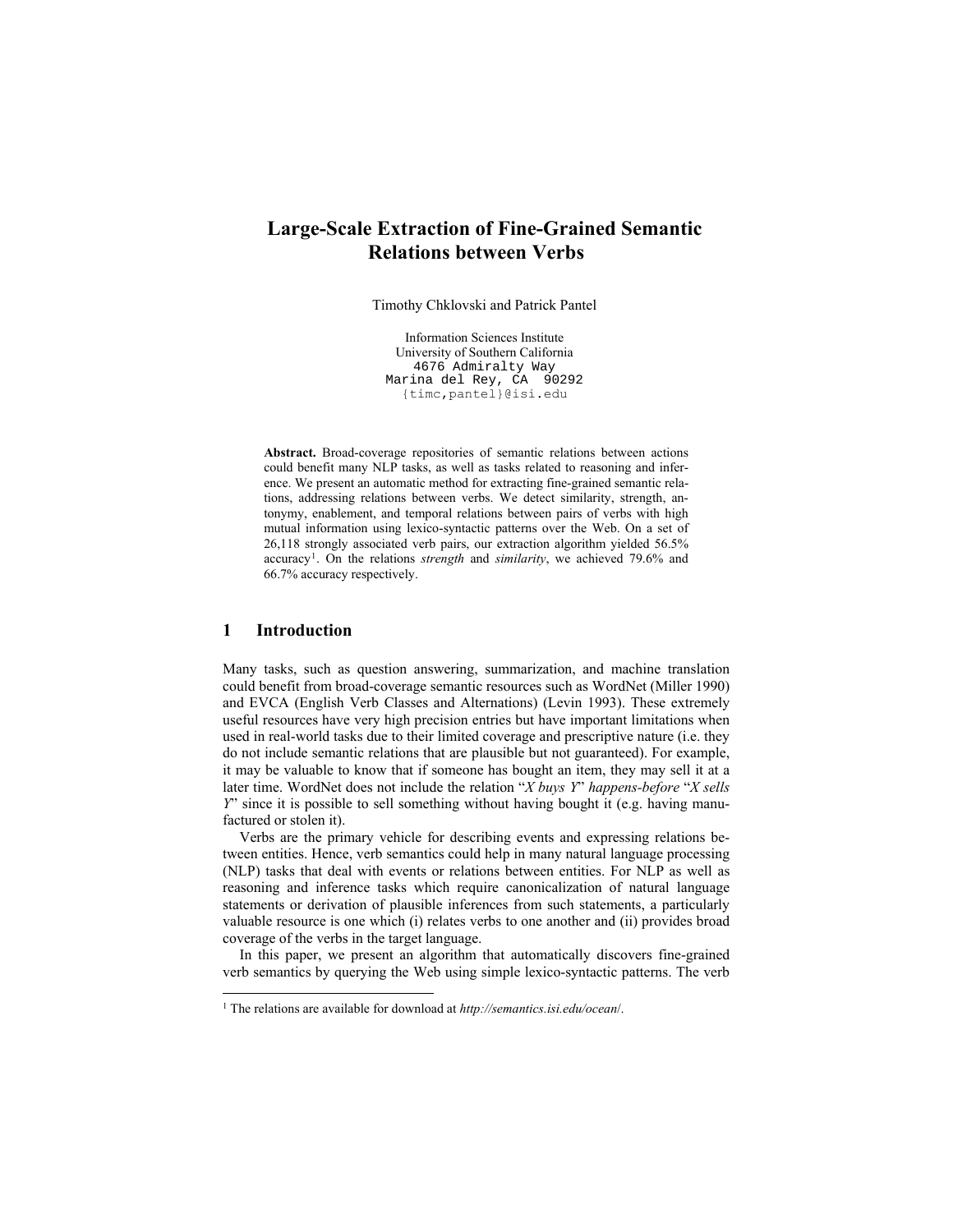relations we discover are similarity, strength, antonymy, enablement, and temporal relations. Our approach extends previously formulated ones that use surface patterns as indicators of semantic relations between nouns (Hearst 1992; Etzioni 2003; Ravichandran and Hovy 2002). We extend these approaches in two ways: (i) our patterns indicate verb conjugation to increase their expressiveness and specificity and (ii) we use a measure similar to mutual information to account for both the frequency of the verbs whose semantic relations are being discovered as well as for the frequency of the pattern.

## **2 Related Work**

In this section, we describe application domains that can benefit from a resource of verb semantics. We then introduce some existing resources and describe previous attempts at mining semantics from text.

#### **2.1 Applications**

Question answering is often approached by canonicalizing the question text and the answer text into logical forms. This approach is taken, *inter alia*, by a top-performing system (Moldovan et al. 2002). In discussing future work on the system's logical form matching component, Rus (2002 p. 143) points to incorporating entailment and causation verb relations to improve the matcher's performance. In other work, Webber et al. (2002) have argued that successful question answering depends on lexical reasoning, and that lexical reasoning in turn requires fine-grained verb semantics in addition to troponymy (*is-a* relations between verbs) and antonymy.

In multi-document summarization, knowing verb similarities is useful for sentence compression and for determining sentences that have the same meaning (Lin 1997). Knowing that a particular action happens before another or is enabled by another is also useful to determine the order of the events (Barzilay et al. 2002). For example, to order summary sentences properly, it may be useful to know that selling something can be preceded by either buying, manufacturing, or stealing it. Furthermore, knowing that a particular verb has a meaning stronger than another (e.g. *rape* vs. *abuse* and *renovate* vs. *upgrade*) can help a system pick the most general sentence.

In lexical selection of verbs in machine translation and in work on document classification, practitioners have argued for approaches that depend on wide-coverage resources indicating verb similarity and membership of a verb in a certain class. In work on translating verbs with many counterparts in the target language, Palmer and Wu (1995) discuss inherent limitations of approaches which do not examine a verbís class membership, and put forth an approach based on verb similarity. In document classification, Klavans and Kan (1998) demonstrate that document type is correlated with the presence of many verbs of a certain EVCA class (Levin 1993). In discussing future work, Klavans and Kan point to extending coverage of the manually constructed EVCA resource as a way of improving the performance of the system. A widecoverage repository of verb relations including verbs linked by the similarity relation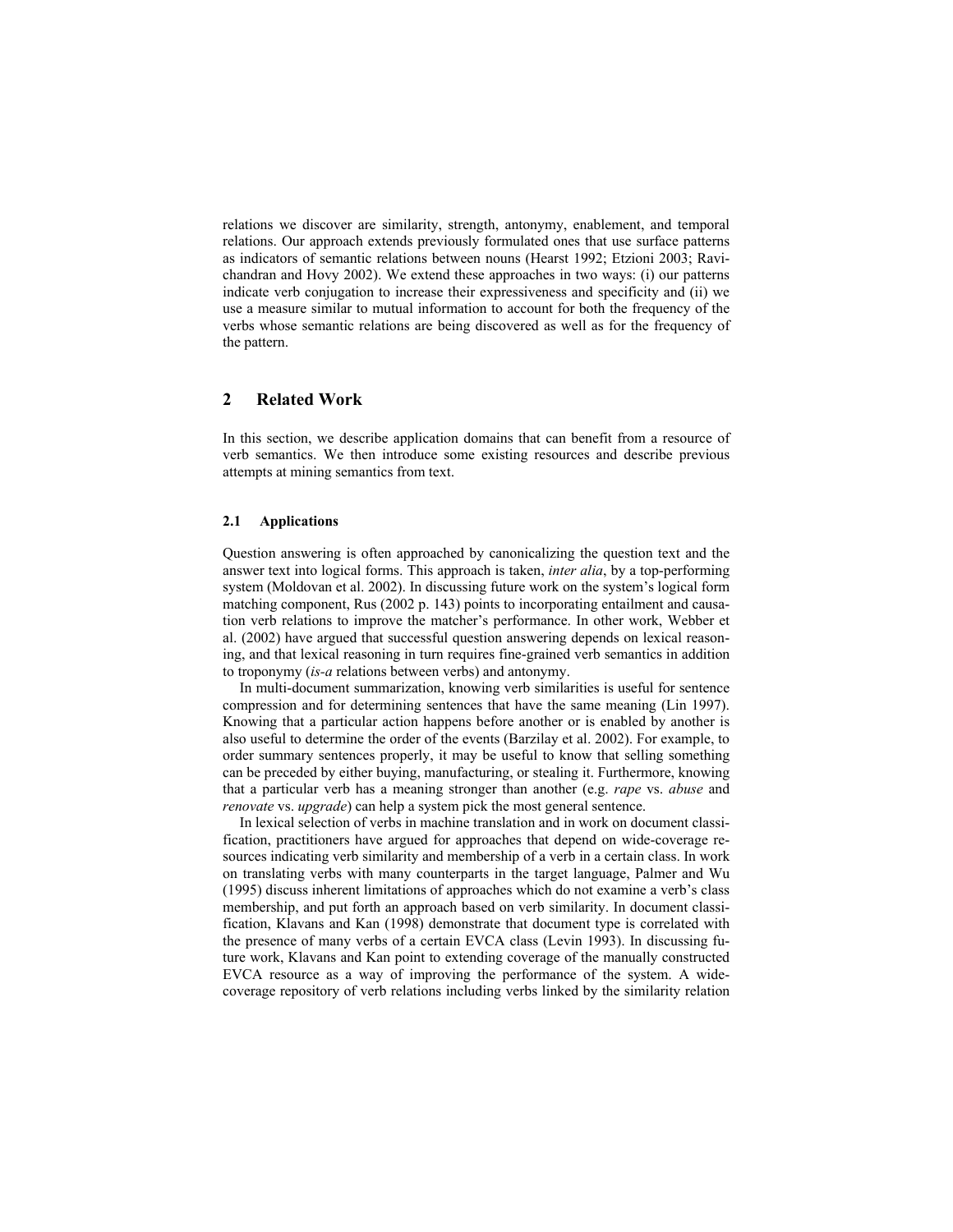will provide a way to automatically extend the existing verb classes to cover more of the English lexicon.

#### **2.2 Existing resources**

Some existing broad-coverage resources on verbs have focused on organizing verbs into classes or annotating their frames or thematic roles. EVCA (English Verb Classes and Alternations) (Levin 1993) organizes verbs by similarity and participation / nonparticipation in alternation patterns. It contains 3200 verbs classified into 191 classes. Additional manually constructed resources include PropBank (Kingsbury et al. 2002), FrameNet (Baker et al. 1998), VerbNet (Kipper et al. 2000), and the resource on verb selectional restrictions developed by Gomez (2001).

Our approach differs from the above in its focus. We relate verbs to each other rather than organize them into classes or identify their frames or thematic roles. WordNet does provide relations between verbs, but at a coarser level. We provide finer-grained relations such as strength, enablement and temporal information. Also, in contrast with WordNet, we cover more than the prescriptive cases.

#### **2.3 Mining semantics from text**

Previous web mining work has rarely addressed extracting many different semantic relations from Web-sized corpus. Most work on extracting semantic information from large corpora has largely focused on the extraction of *is-a* relations between nouns. Hearst (1992) was the first followed by recent larger-scale and more fully automated efforts (Pantel and Ravichandran 2004; Etzioni et al. 2004; Ravichandran and Hovy 2002).

Turney (2001) studied word relatedness and synonym extraction, while Lin et al. (2003) present an algorithm that queries the Web using lexical patterns for distinguishing noun synonymy and antonymy. Our approach addresses verbs and provides for a richer and finer-grained set of semantics.

Semantic networks have also been extracted from dictionaries and other machinereadable resources. MindNet (Richardson et al. 1998) extracts a collection of triples of the type "*ducks have wings*" and "*duck capable-of flying*". This resource, however, does not relate verbs to each other or provide verb semantics.

## **3 Semantic relations among verbs**

In this section, we introduce and motivate the specific relations that we extract. Whilst the natural language literature is rich in theories of semantics (Barwise and Perry 1985; Schank and Abelson 1977), large-coverage manually created semantic resources typically only organize verbs into a flat or shallow hierarchy of classes (such as those described in Section 2.2). WordNet identifies synonymy, antonymy, troponymy, and cause. As summarized in Figure 1, Fellbaum (1998) discusses a finergrained analysis of entailment, while the WordNet database does not distinguish be-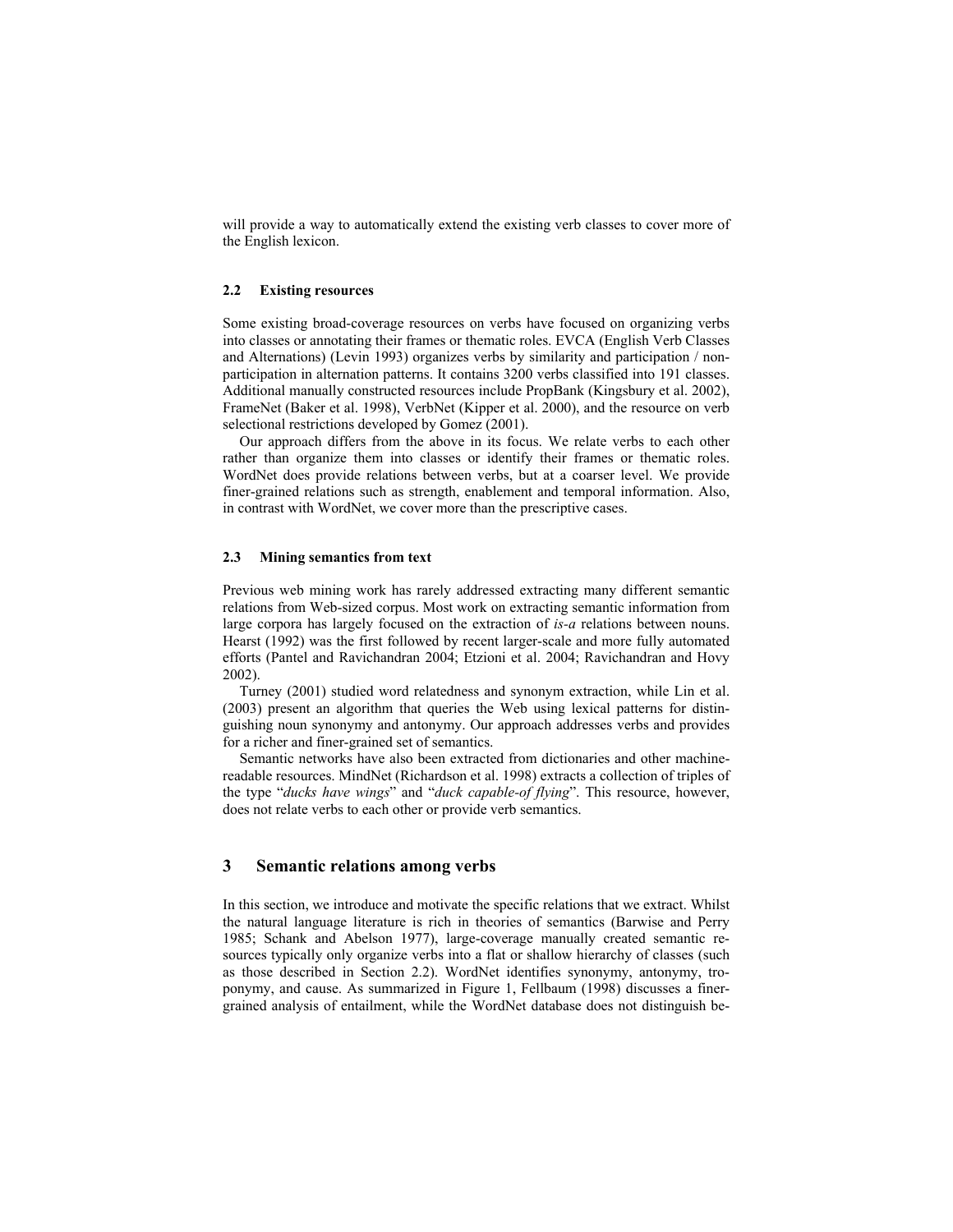

Figure 1. Fellbaum's (1998) entailment hierarchy.

**Table 1.** Semantic relations we identify. *Siblings* in the WordNet column refers to terms with the same troponymic parent, e.g. *swim* and *fly*.

| <b>SEMANTIC</b><br><b>RELATION</b> | <b>EXAMPLE</b>                                    | Alignment with WordNet                                   | Symmetric |
|------------------------------------|---------------------------------------------------|----------------------------------------------------------|-----------|
| similarity                         | transform $\therefore$ integrate                  | synonyms or siblings                                     | Y         |
| strength                           | push::nudge                                       | synonyms or siblings                                     | N         |
| antonymy                           | open::close                                       | antonymy                                                 | Y         |
| enablement                         | wash $\therefore$ clean                           | cause                                                    | N         |
| happens-<br>before                 | buy :: have;<br>$marrow::$ divorce                | cause; entailment, no temporal<br>inclusion              | N         |
| happens-<br>while                  | chew $\therefore$ eat<br>snore $\therefore$ sleep | entailment<br>proper temporal inclusion, no<br>troponymy | N         |

tween, e.g., proper temporal inclusion (*walk :: step*) from backward presupposition (*forget :: know*). In formulating our set of relations, we have relied on the finergrained analysis.

In selecting the relations to identify, we aimed at both covering the relations described in WordNet and covering the relations present in our collection of strongly associated verb pairs. We relied on the strongly associated verb pairs, described in Section 4.3, for computational efficiency. The relations we identify were experimentally found to cover 99 out of 100 randomly selected verb pairs.

Our algorithm identifies six semantic relations between verbs. These are summarized in Table 1 along with their closest corresponding WordNet category and the symmetry of the relation (whether  $V_1$  *rel*  $V_2$  is equivalent to  $V_2$  *rel*  $V_1$ ).

**Similarity.** As Fellbaum (1998) and the tradition of organizing verbs into similarity classes indicate, verbs do not neatly fit into a unified *is-a* (troponymy) hierarchy. Rather, verbs are often similar or related. Similarity between action verbs, for example, can arise when they differ in connotations about manner or degree of action. Examples extracted by our system include *maximize :: enhance*, *produce :: create*, *reduce :: restrict*.

**Strength.** When two verbs are similar, one may denote a more intense, thorough, comprehensive or absolute action. In the case of change-of-state verbs, one may denote a more complete change. We identify this as the *strength* relation. Sample verb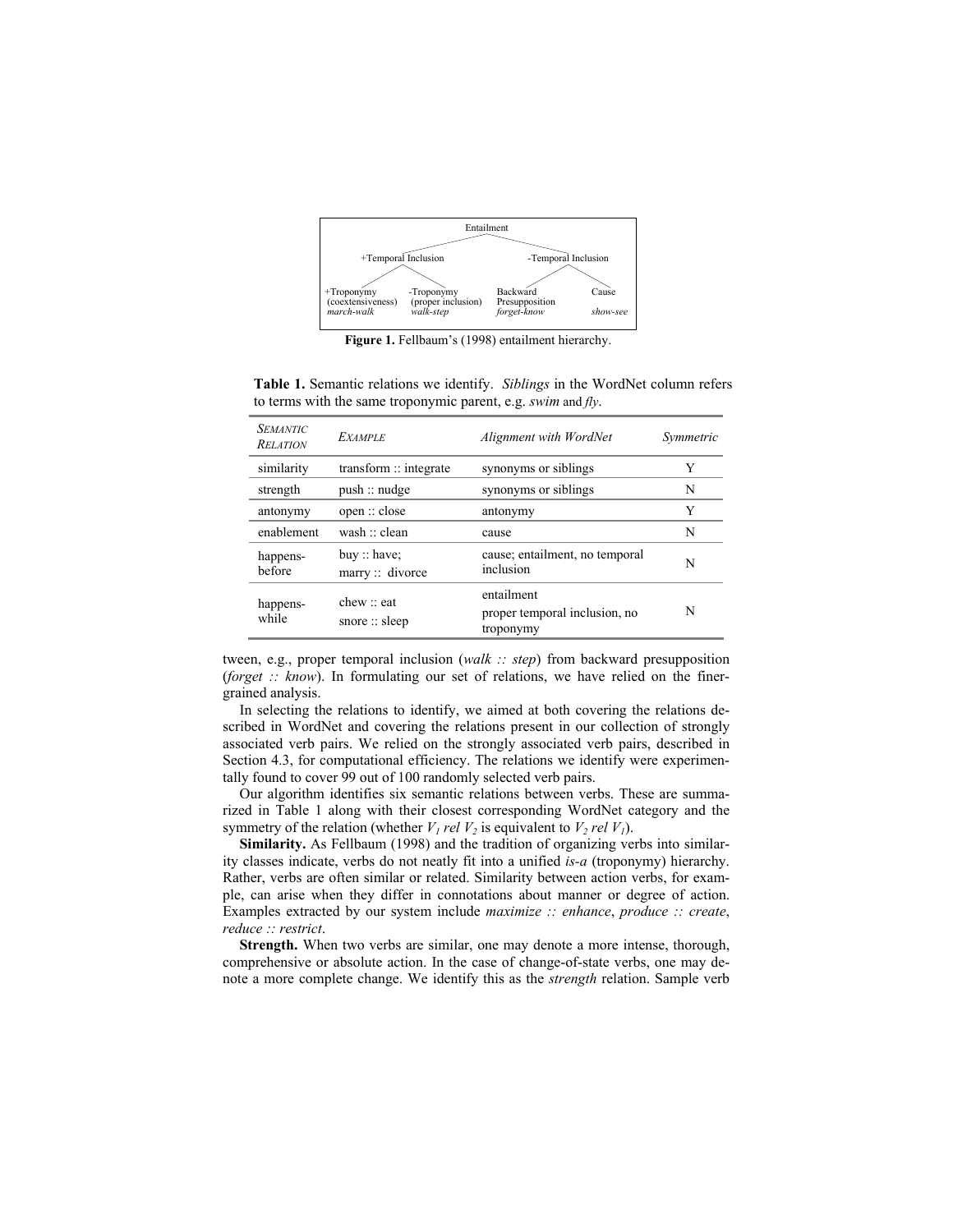pairs extracted by our system, in the order *weak :: strong*, are: *taint :: poison, permit :: authorize, surprise :: startle, startle :: shock.* 

This subclass of similarity has not been identified in broad-coverage networks of verbs, but may be of particular use in natural language generation and summarization applications.

**Antonymy.** Also known as semantic opposition, antonymy between verbs has several distinct subtypes. As discussed by Fellbaum (1998), it can arise from switching thematic roles associated with the verb (as in *buy :: sell, lend :: borrow*). There is also antonymy between stative verbs (*live :: die, differ :: equal*) and antonymy between sibling verbs which share a parent (*walk :: run*) or an entailed verb *(fail* :: *succeed* both entail *try*).

Antonymy also systematically interacts with the *happens-before* relation in the case of restitutive opposition (Cruse 1986). This subtype is exemplified by *damage :: repair*, *wrap :: unwrap*. In terms of the relations we recognize, it can be stated that *restitutive-opposition*( $V_1$ ,  $V_2$ ) = *happens-before*( $V_1$ ,  $V_2$ ), and *antonym*( $V_1$ ,  $V_2$ ). Examples of antonymy extracted by our system include: *assemble :: dismantle; ban :: allow; regard :: condemn, roast :: fry*.

**Enablement.** This relation holds between two verbs  $V_1$  and  $V_2$  when the pair can be glossed as  $V_1$  *is accomplished by*  $V_2$ . Enablement is classified as a type of causal relation by Barker and Szpakowicz (1995). Examples of enablement extracted by our system include: *assess :: review* and *accomplish :: complete*.

**Happens-before.** This relation indicates that the two verbs refer to two temporally disjoint intervals or instances. WordNet's *cause* relation, between a causative and a resultative verb (as in *buy :: own*), would be tagged as instances of *happens-before* by our system. Examples of the *happens-before* relation identified by our system include *marry :: divorce*, *detain :: prosecute, enroll :: graduate*, *schedule :: reschedule*, *tie :: untie*.

**Happens-while.** This relation indicates proper temporal inclusion, either of a repeating activity (*chew :: eat*) or an event (*find :: study*). In some cases also classified as *happens-while*, it may be difficult to say if the temporal inclusion is necessarily strict, as in *say :: announce*.

## **4 Approach**

l

We discover the semantic relations described above by querying the Web with Google for lexico-syntactic patterns indicative of each relation. Our approach has two stages. First, we identify pairs of highly associated verbs co-occurring on the Web in sufficient volume. These pairs are extracted using previous work by Lin and Pantel (2001), as described in Section 4.3. Next, for each verb pair, we tested lexico-syntactic patterns, outputting the first detected relation2 .

<sup>&</sup>lt;sup>2</sup> In effect, we are making the simplifying assumption that at most one relation needs to be detected. This assumption may be relaxed in future work.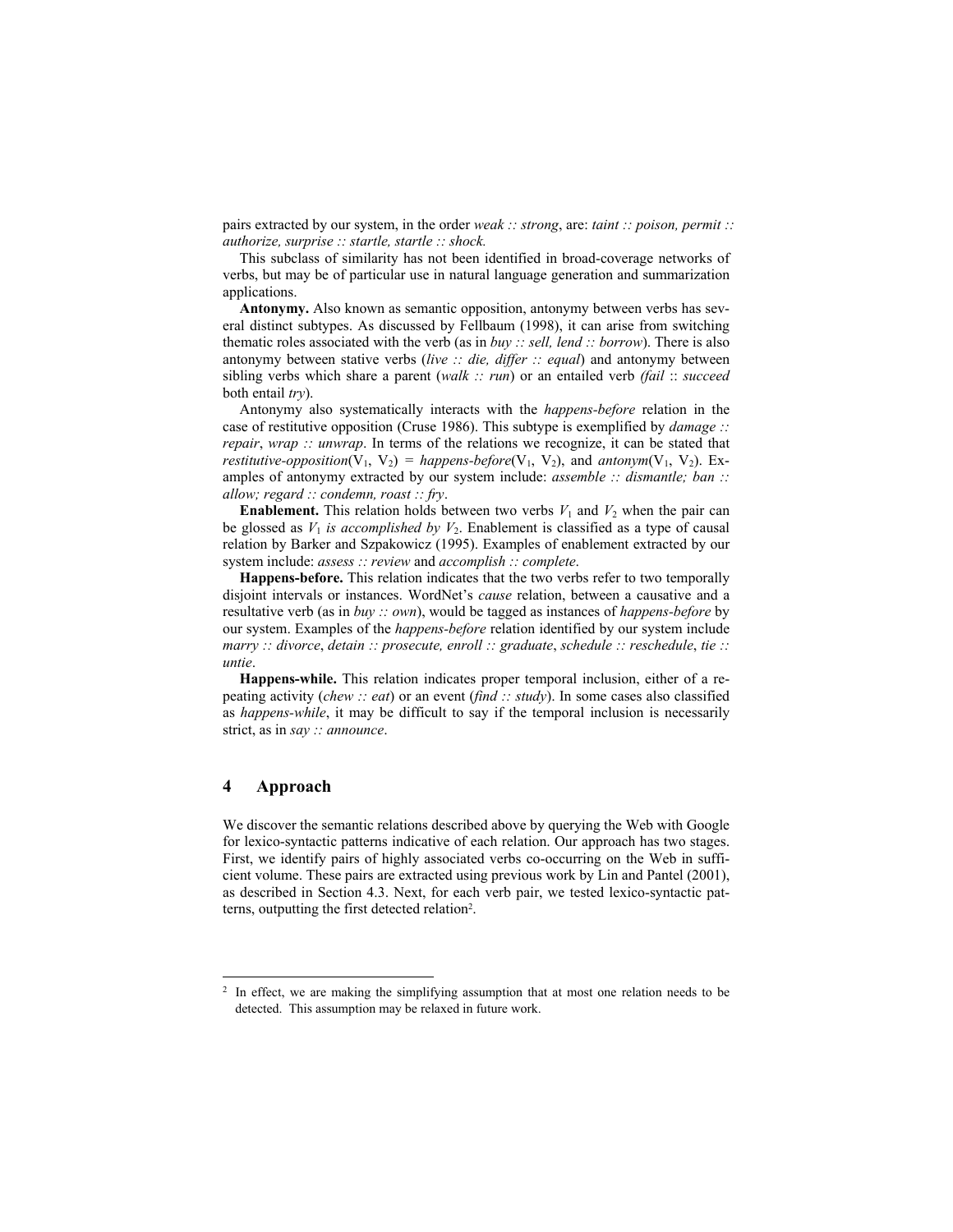**Table 2.** Semantic relations and samples of the 33 surface patterns used to identify them. In patterns, "\*" matches any single word. Punctuation does not count as words by the search engine used (Google). Relations are shown in the order of testing.

| <b>SEMANTIC RELATION</b>           | Surface<br>Patterns                         | $Hits_{est}$ for patterns |
|------------------------------------|---------------------------------------------|---------------------------|
| happens-while                      | to X while Ying; Xed while Ying             | 6,752,541                 |
| strength                           | X and even Y; Yed or at least Xed           | 2,172,811                 |
| happens-before                     | $Xed *$ and then Yed; to X and eventually Y | 4,074,935                 |
| enablement                         | Xed $*$ by Ying the; to X $*$ by Ying or    | 2,348,392                 |
| antonymy                           | to $X^*$ but $Y$ ; $Xed^*$ * but Yed        | 18,040,916                |
| nonequivalence-<br>but-similarity* | both Xed and Yed; X rather than Y           | 1,777,755                 |
| broad similarity                   | Xed and Yed; Xs and Ys; to X and Y          | 174,797,897               |

\* nonequivalence-but-similarity and broad-similarity were later combined into a single category, *similarity*, and are treated as a single category in the rest of our discussion.

### **4.1 Lexico-syntactic patterns**

The lexico-syntactic patterns were manually selected by examining pairs of verbs in known semantic relations. They were refined to decrease capturing wrong parts of speech or incorrect semantic relations.

Although many patterns may indicate the relations, we use a total of 33 patterns. Some representatives are shown in Table 2. Note that our patterns specify the tense of the verbs they accept. When instantiating these patterns, we conjugate as needed. For example, "both Xed and Yed" instantiates on *sing* and *dance* as "both sung and *danced*î.

#### **4.2 Testing for a semantic relation**

In this section, we describe how the presence of a semantic relation is detected. We test the relations in the order specified in Table 2. We adopt an approach inspired by mutual information to measure the strength of association, denoted  $S_p(V_1, V_2)$ , between three entities: a verb pair  $V_1$  and  $V_2$  and a lexico-syntactic pattern  $p$ :

$$
S_p(V_1, V_2) = \frac{P(V_1, p, V_2)}{P(p) \times P(V_1) \times P(V_2)}\tag{1}
$$

The probabilities in the denominator are difficult to calculate directly from search engine results. For a given lexico-syntactic pattern, we need to estimate the frequency of the pattern instantiated with appropriately conjugated verbs. For verbs, we need to estimate the frequency of the verbs, but avoid counting other parts-of-speech (e.g. *chair* as a noun or *painted* as an adjective). Another issue is that some relations are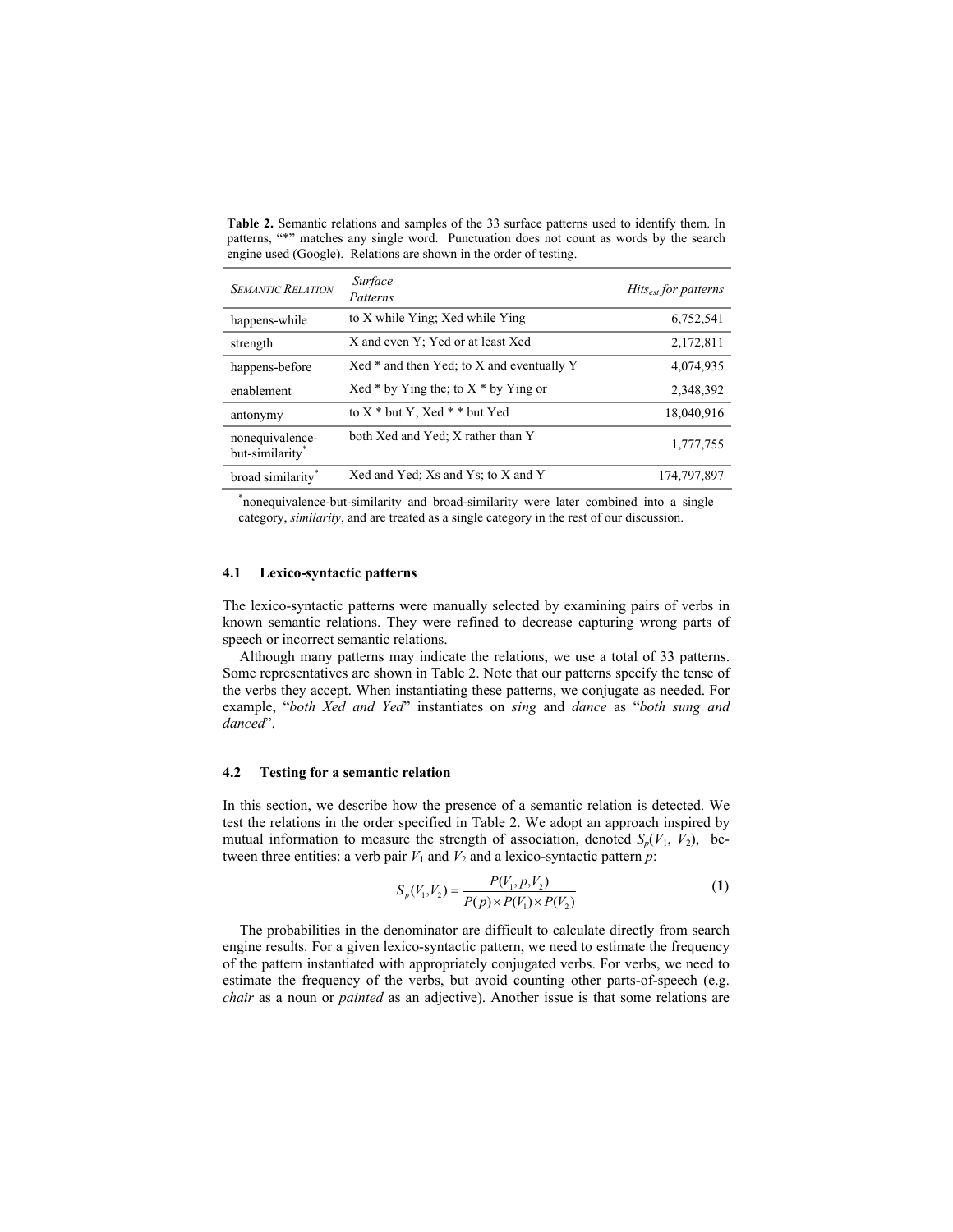symmetric (we treat *similarity* and *antonymy* as symmetric), while others are not (*strength*, *enablement*, *happens-while*, *happens-before*). For symmetric relations only, the verbs can fill the lexico-syntactic pattern in either order. To address these issues, we estimate  $S_p(V_1, V_2)$  using:

$$
S_P(V_1, V_2) \approx \frac{\frac{hits(V_1, p, V_2)}{N}}{\frac{hits_{est}(p)}{N} \times \frac{hits("to V_1'') \times C_v}{N} \times \frac{hits("to V_2'') \times C_v}{N}}
$$
(2)

for asymmetric relations and

$$
S_P(V_1, V_2) \approx \frac{\frac{hits(V_1, p, V_2)}{N} + \frac{hits(V_2, p, V_1)}{N}}{\frac{2 * hits(p)}{N} \times \frac{hits("to V_1'') \times C_v}{N} \times \frac{hits("to V_2'') \times C_v}{N}}
$$
(3)

for symmetric relations.

Here, *hits(S)* denotes the number of documents containing the string *S*, as returned by Google. *N* is the number of words indexed by the search engine ( $N \approx 7.2 \times 10^{11}$ ),  $C_v$  is a correction factor to obtain the frequency of the verb V in all tenses from the frequency of the pattern "to V". Based on several verbs, we have estimated  $C_v = 8.5$ . Because pattern counts, when instantiated with verbs, could not be estimated directly, we have computed the frequencies of the patterns in a part-of-speech tagged 500M word corpus and used it to estimate the expected number of hits *hits<sub>est</sub>(p)* for each pattern. We estimated the *N* with a similar method.

We say that the semantic relation indicated by lexico-syntactic patterns *p* is present between  $V_1$  and  $V_2$  if

$$
\sum_{p} S_{p}(V_{1}, V_{2}) > C_{1}
$$
 (4)

As a result of tuning the system,  $C_1 = 8.5$ .

**Additional test for asymmetric relations**. For the asymmetric relations, we require not only that  $\sum_{p} S_p(V_1, V_2)$  exceed a certain threshold, but that there be strong

asymmetry of the relation:

$$
\frac{\sum_{p} S_{p}(V_{1}, V_{2})}{\sum_{p} S_{p}(V_{1}, V_{2})} = \frac{\sum_{p} hits(V_{1}, p, V_{2})}{\sum_{p} hits(V_{2}, p, V_{1})} > C_{2}
$$
\n(5)

Tuning on 50 verb pairs has yielded  $C_2 = 7$ .

## **4.3 Extracting highly associated verb pairs**

To exhaustively test the more than 64 million unordered verb pairs for WordNetís more than 11,000 verbs would be computationally intractable. Instead, we use a set of highly associated verb pairs output by a paraphrasing algorithm called DIRT. Since we are able to test up to 4000 verb pairs per day on a single machine (we issue at most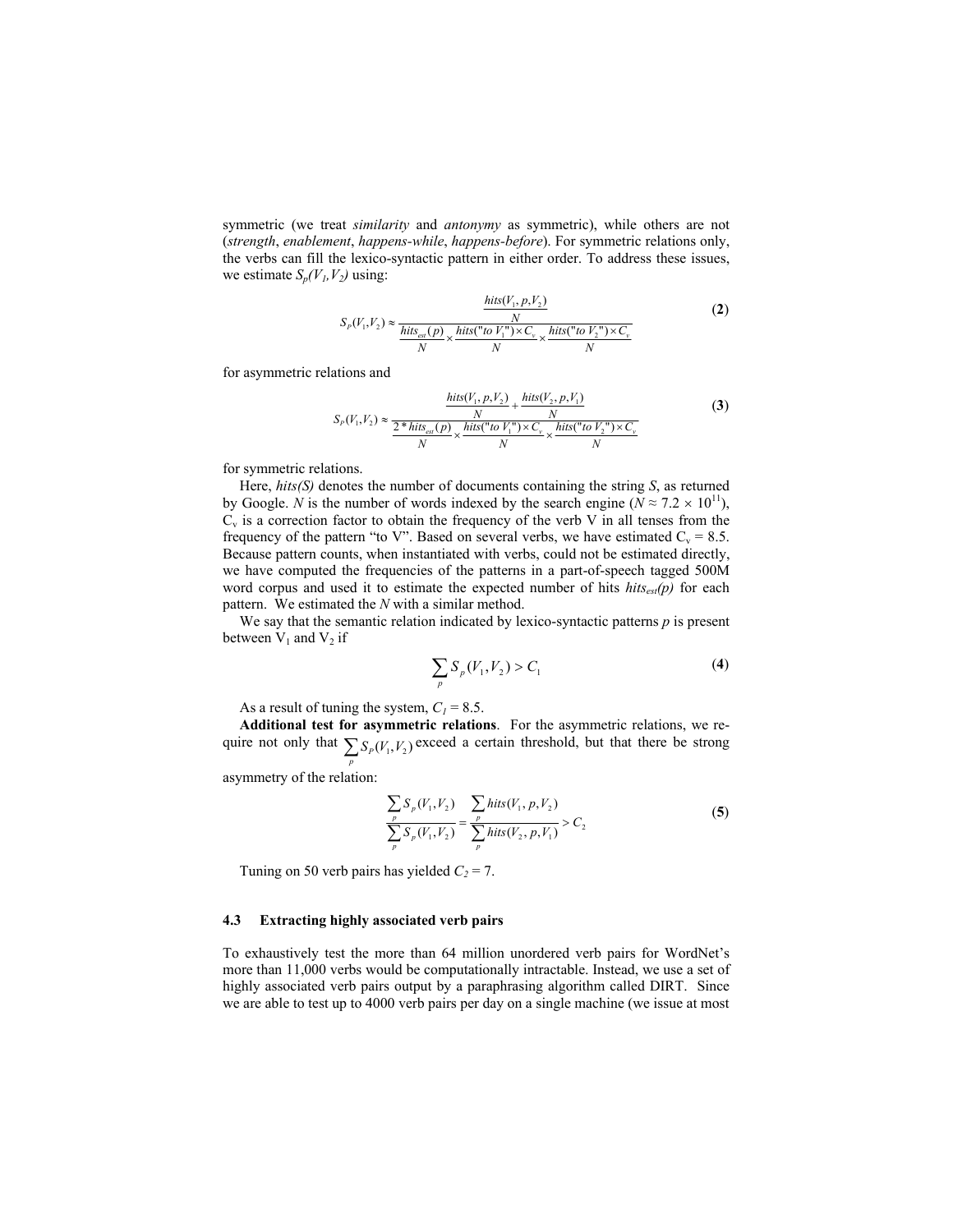40 queries per test and each query takes approximately 0.5 seconds), we are able to test several dozen associated verbs for each verb in WordNet in a matter of weeks.

Lin and Pantel (2001) describe an algorithm called DIRT (Discovery of Inference Rules from Text) that automatically learns paraphrase expressions from text. It is a generalization of previous algorithms that use the distributional hypothesis (Harris 1985) for finding similar words. Instead of applying the hypothesis to words, Lin and Pantel applied it to paths in dependency trees. Essentially, if two paths tend to link the same sets of words, they hypothesized that the meanings of the corresponding paths are similar. It is from paths of the form *subject-verb-object* that we extract our set of associated verb pairs. Hence, this paper is concerned only with relations between transitive verbs.

A path, extracted from a parse tree, is an expression that represents a binary relation between two nouns. A set of paraphrases was generated for each pair of associated paths. For example, using a 1.5GB newspaper corpus, here are the 20 most associated paths to "*X solves Y*" generated by DIRT:

Y is solved by X, X resolves Y, X finds a solution to Y, X tries to solve Y, X deals with Y, Y is resolved by X, X addresses Y, X seeks a solution to Y, X does something about Y, X solution to Y, Y is resolved in X, Y is solved through X, X rectifies Y, X copes with Y, X overcomes Y, X eases Y, X tackles Y, X alleviates Y, X corrects Y, X is a solution to Y, X makes Y worse, X irons out Y

DIRT only outputs pairs of paths that it has syntactic evidence of being in some semantic relation. We used these as our set to extract finer-grained relations.

## **5 Experimental results**

In this section, we empirically evaluate the accuracy of our system.

#### **5.1 Experimental setup**

We studied 26,118 pairs of verbs. Applying DIRT to a 1.5GB newspaper corpus<sup>3</sup>, we extracted 4000 paths that consisted of single verbs in the relation *subject-verb-object* (i.e. paths of the form  $X$  *verb Y*<sup>n</sup>) whose verbs occurred in at least 150 documents on the Web. For example, from the 20 most associated paths to *'X solves Y*' shown in Section 4.3, the following verb pairs were extracted:

```
solves :: resolves 
solves :: addresses 
solves :: rectifies 
solves :: overcomes 
solves :: eases 
solves :: tackles 
solves :: corrects
```
l

<sup>&</sup>lt;sup>3</sup> The 1.5GB corpus consists of San Jose Mercury, Wall Street Journal and AP Newswire articles from the TREC-9 collection.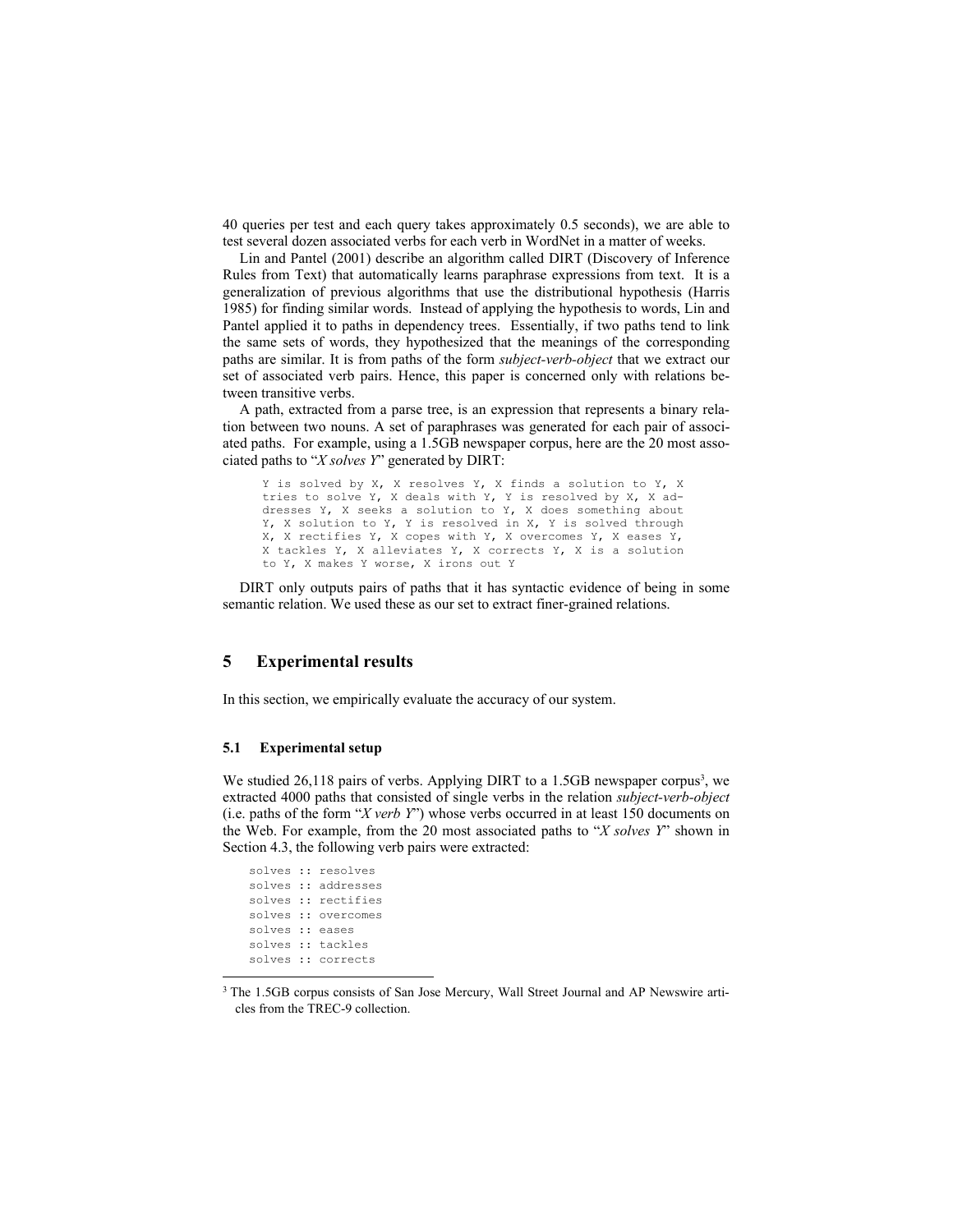|                                           | <b>CORRECT</b> |                         | PREFERRED SEMANTIC RELATION |                      |
|-------------------------------------------|----------------|-------------------------|-----------------------------|----------------------|
| PAIRS WITH SYSTEM TAG (IN BOLD)           |                | JUDGE 1 JUDGE 2 JUDGE 1 |                             | $JUDGE$ 2.           |
| X rape Y is stronger than X abuse Y       | Yes            | Yes                     | is stronger than            | is stronger than     |
| X accomplish Y is enabled by X complete Y | Yes            | Yes                     | is accomplished by          | is accomplished by   |
| X achieve Y is enabled by X boost Y       | Yes            | Yes                     | is accomplished by          | is accomplished by   |
| X annotate Y is similar to X translate Y  | N <sub>0</sub> | Yes                     | has no relation with        | is an alternative to |
| X further Y is stronger than X attain Y   | N <sub>0</sub> | No                      | happens before              | happens before       |

**Table 3.** First five randomly selected pairs along with the system tag (in bold) and the judges' responses.

|         | <b>ACCURACY</b> |                           |                            |
|---------|-----------------|---------------------------|----------------------------|
|         | Tags<br>Correct | Preferred<br>Tags Correct | <b>Baseline</b><br>Correct |
| Judge 1 | 56%             | 52%                       | 26%                        |
| Judge 2 | 57%             | 44%                       | 33%                        |
| Average | 56.5%           | 48%                       | 29.5%                      |

**Table 4.** Accuracy of system-discovered relations.

#### **5.2 Accuracy**

To evaluate the accuracy of the system, we ran it on 100 randomly selected pairs and classified each according to the semantic relations described in Section 3. We presented the classifications to two human judges. The adjudicators were asked to judge whether or not the system classification was acceptable. Since the semantic relations are not disjoint (e.g. *mop* is both stronger than and similar to *sweep*), multiple relations may be appropriately acceptable for a given verb pair. The judges were also asked to identify their preferred semantic relations (i.e. that relation which seems most plausible). Table 3 shows the first five randomly selected pairs along with the judges' responses.

Table 4 shows the accuracy of the system. The baseline system consists of labeling each pair with the most common semantic relation, *similarity*, which occurs 29 times. The Kappa statistic (Siegel and Castellan 1988) for the task of judging system tags as correct and incorrect is  $\kappa = 0.74$  whereas the task of identifying the preferred semantic relation has  $\kappa = 0.697$ . For the latter task, the two judges agreed on 72 of the 100 semantic relations. 72% gives an idea of an upper bound for humans on this task. Of these 72 relations, the system achieved a higher accuracy of 61.1%.

Table 5 shows the accuracy of the system on each of the relations. The system did particularly well on the *strength* and *similarity* relations. However, the *happens-while* relation was hardly exercised. Only one of the five instances that the system tagged as a *happens-while* relation was judged correct and by only one of the two judges. Also, 35% of the errors the system made on the *no relation* tag were *antonymy* and 23%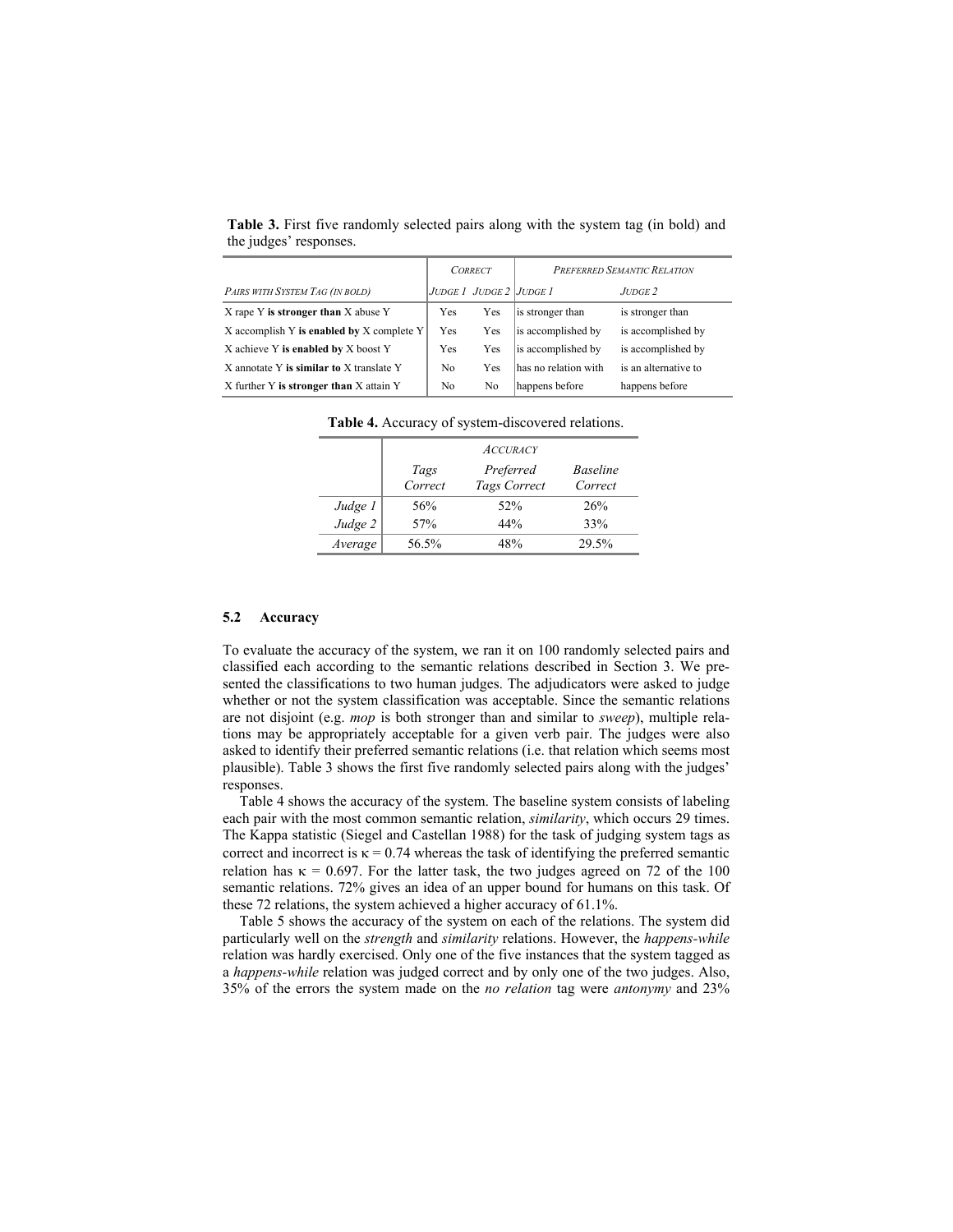| <i>SEMANTIC</i><br><b>RELATION</b> | <b>SYSTEM</b><br>TAGS | Tags<br>Correct | Preferred<br>Tags Correct |
|------------------------------------|-----------------------|-----------------|---------------------------|
| similarity                         | 36                    | 66.7%           | 58.3%                     |
| strength                           | 22                    | 79.6%           | 65.9                      |
| antonymy                           | 4                     | 25.0%           | 25.0%                     |
| enablement                         | 7                     | 57.2%           | 50.0                      |
| happens before                     | 7                     | 28.6%           | 28.6                      |
| happens while                      | 5                     | $10.0\%$        | $0\%$                     |
| no relation                        | 19                    | 39.5%           | 31.6%                     |

**Table 5.** Accuracy of each semantic relation.

were *similarity*. This suggests that other patterns are needed to discover these two relations.

As described in Section 3, WordNet contains verb semantic relations. A significant percentage of our discovered relations are not covered by WordNetís coarser classifications. Of the 50 verb pairs whose system relation was tagged as correct by both judges in our accuracy experiments, only 34% of them existed in a WordNet relation.

#### **5.3 Discussion**

The experience of extracting these syntactic relations has clarified certain important challenges.

While relying on a search engine allows us to query a corpus of nearly a trillion words, some issues arise: (i) the number of instances has to be approximated by the number of hits (documents); (ii) the number of hits for the same query may fluctuate over time; and (iii) some needed counts are not directly available. We addressed the latter issue by approximating these counts using a smaller corpus.

We do not detect entailment with lexico-syntactic patterns. In fact, we propose that whether the entailment relation holds between  $V_1$  and  $V_2$  depends on the absence of another verb  $V_1$ ' in the same relationship with  $V_2$ . For example, given the relation *marry happens-before divorce*, we can conclude that *divorce* entails *marry*. But, given the relation *buy happens-before sell*, we cannot conclude entailment since *manufacture* can also happen before *sell*. This also applies to the relations *happens-while* and *enablement*.

Corpus-based methods, including ours, hold the promise of wide coverage but are weak on discriminating senses.

## **6 Future work**

There are several ways to improve the accuracy of the current algorithm and to detect relations between low volume verb pairs. One avenue would be to automatically learn or manually craft more patterns and to extend the pattern vocabulary (when develop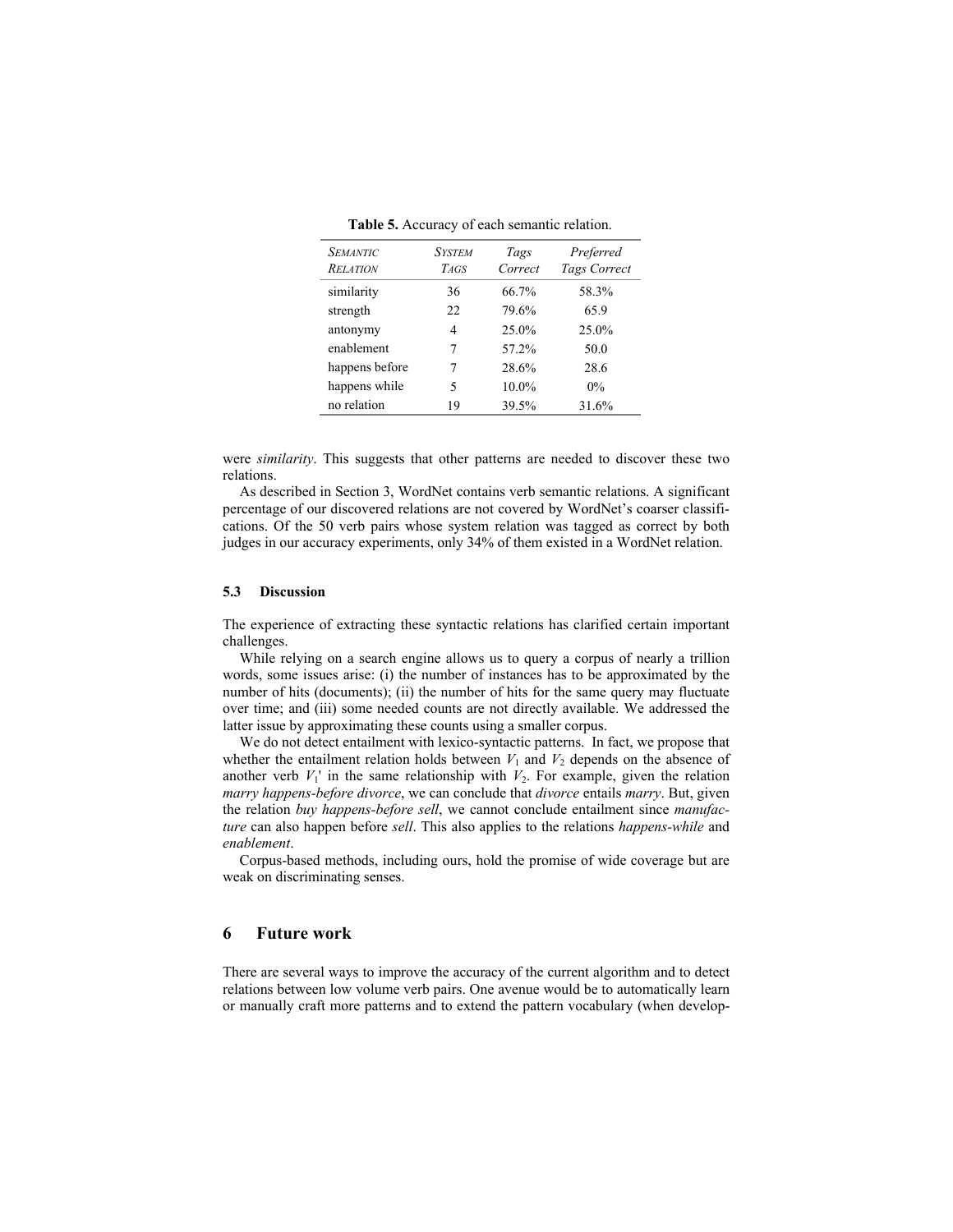ing the system, we have noticed that different registers and verb types require different patterns). Another possibility would be to use more relaxed patterns when the part of speech confusion is not likely (e.g. "eat" is a common verb which does not have a noun sense, and patterns need not protect against noun senses when testing such verbs).

Our approach can potentially be extended to multiword paths. DIRT actually provides two orders of magnitude more relations than the 26,118 single verb relations (subject-verb-object) we extracted. On the same 1GB corpus described in Section 5.1, DIRT extracted over 200K paths and 6M unique paraphrases. These provide an opportunity to create a much larger corpus of semantic relations, or to construct smaller, in-depth resources for selected subdomains. For example, we could extract that *take a trip to* is similar to *travel to*, and that *board a plane* happens before *deplane*.

Finally, as discussed in Section 5.3, entailment relations can be derived by processing the complete graph of the identified semantic relation.

## **7 Conclusion**

We have demonstrated that certain fine-grained semantic relations between verbs are present on the web, and are extractable with a simple pattern-based approach<sup>4</sup>. In addition to discovering relations identified in WordNet, such as opposition and troponymy, we obtain strong results on enablement and strength relations (for which no wide-coverage resource is available). On a set of 26,118 associated verb pairs, experimental results show an accuracy of 56.5% in assigning similarity, strength, antonymy, enablement, and temporal relations.

Further work may refine extraction methods and further process the mined semantics to derive other relations such as entailment.

We hope to open the way to inferring implied, but not stated assertions and to benefit applications such as question answering, information retrieval, and summarization.

## **References**

l

- 1. Baker, C.; Fillmore, C.; and Lowe, J. 1998. The Berkeley FrameNet project. In *Proceedings of COLING-ACL*. Montreal, Canada.
- 2. Barker, K.; and Szpakowicz, S. 1995. Interactive Semantic Analysis of Clause-Level Relationships. In *Proceedings of PACLING `95*. Brisbane.
- 3. Barwise, J. and Perry, J. 1985. Semantic innocence and uncompromising situations. In: Martinich, A. P. (ed.) *The Philosophy of Language*. New York: Oxford University Press. pp. 401-413.
- 4. Barzilay, R.; Elhadad, N.; and McKeown, K. 2002. Inferring strategies for sentence ordering in multidocument summarization. *JAIR*, 17:35-55.

<sup>4</sup> We plan to provide an online resource of verb semantics discovered from this work if accepted.